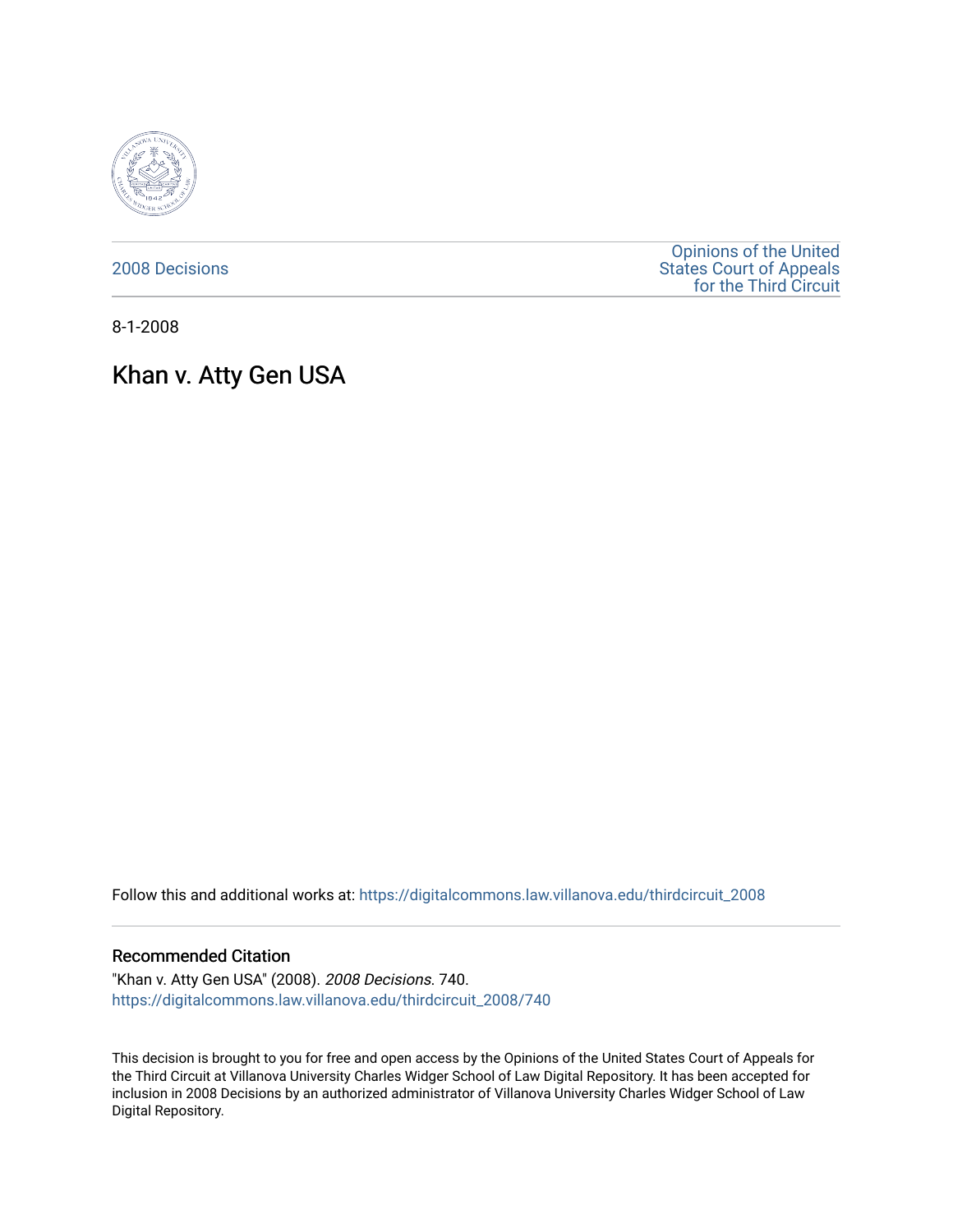### **NOT PRECEDENTIAL**

# UNITED STATES COURT OF APPEALS FOR THE THIRD CIRCUIT

l

 $\ddot{\phantom{a}}$ 

No. 07-1259

# AHMAD KHAN,

Petitioner.

v.

# ATTORNEY GENERAL OF THE UNITED STATES,

Respondent

On Petition for Review of an Order of the Board of Immigration Appeals (Agency No. A79-708-099)

Submitted under Third Circuit LAR 34.1(a) on May 12, 2008

Before: McKEE and ROTH, Circuit Judges O'NEILL\*, District Judge

(Opinion filed: August 1, 2008)

## O P I N I O N

 $\overline{a}$ 

 $\overline{a}$ 

l

<sup>\*</sup>Honorable Thomas N. O'Neill, Jr., United States District Judge for the Eastern District of Pennsylvania, sitting by designation.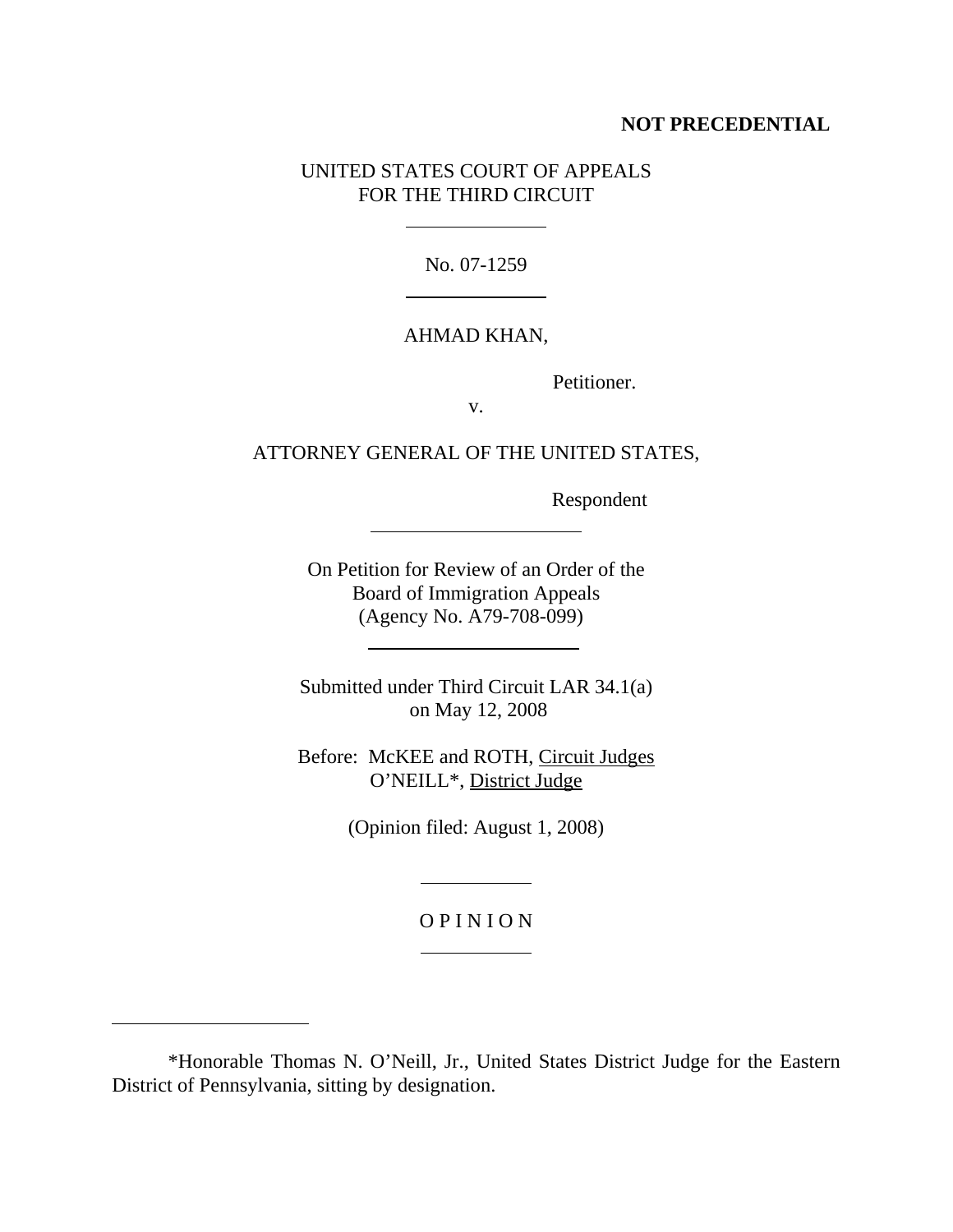**ROTH,** Circuit Judge:

Ahmed Khan petitions for review of the Board of Immigration Appeals' denial of his motion to reopen and remand his immigration proceedings. We find that the Board did not abuse its discretion in denying Khan's motion, and we will deny the petition.

Because the facts are well known to the parties, we will discuss them only briefly here.

Khan is a native and citizen of Pakistan. On March 23, 2003, Khan was served with a Notice to Appear charging him with removability on the ground that he had stayed in the United States for longer than permitted. Khan conceded this at a January 6, 2004, hearing.

At that hearing, the Immigration Judge adjourned the case until April 27, 2004, so that Khan (who was represented by counsel) could determine the status of an I-130 Immigrant Petition for Relative that his U.S. citizen wife had filed on October 15, 2003.<sup>1</sup> Following more continuances and the withdrawal of Khan's counsel, a master hearing was rescheduled for March 29, 2005.

The Immigration Judge noted at the March 29, 2005, hearing, that the I-130 had been denied, but Khan's new attorney explained that an appeal of the denial was pending. Khan's new attorney was not the lawyer working on the appeal, but she did have a copy

<sup>&</sup>lt;sup>1</sup>Khan and his wife were married on February 14, 2003, before service of the Notice to Appear.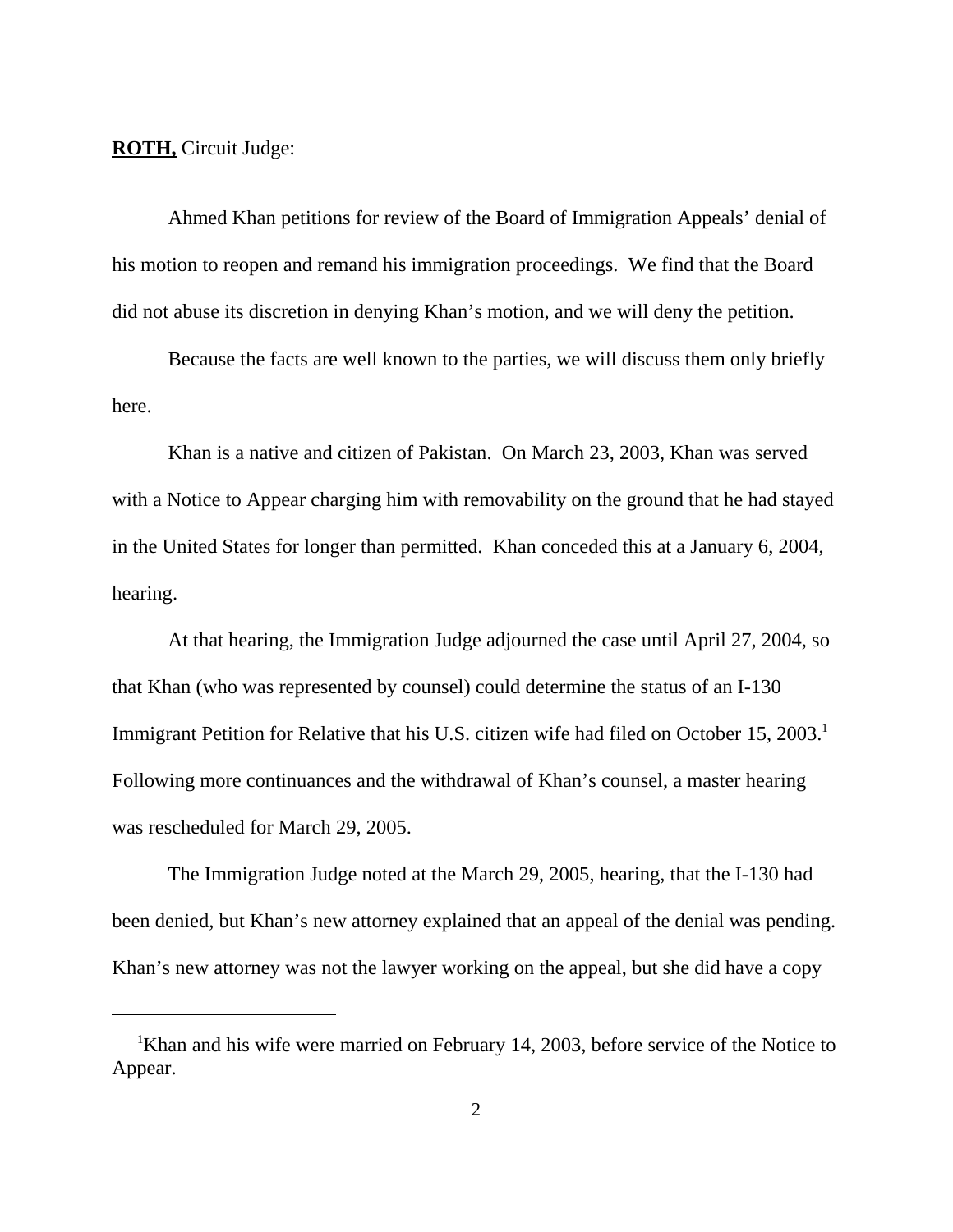of the notice to appeal. The I-130 had been denied because Khan and his wife had failed to appear for an interview. According to Khan, the notice to appear for the interview had referred only to adjustment of status, not to the I-130. The attorney responsible for the I-130 application apparently thought the notice was a mistake.

Because there was no interpreter present at the March 2005 hearing, the Immigration Judge postponed the case until May 13, 2005, so that Khan could apply for voluntary departure with an interpreter. The Immigration Judge cautioned Khan's new attorney that she would not be inclined to grant an additional continuance based on the status of the I-130 and that, if Khan wished to pursue another continuance, "it had better be very well documented."

At the May 13, 2005, hearing, Khan's counsel moved for a continuance so that Khan's wife could file another I-130. The Immigration Judge denied the continuance, reasoning that she had already postponed the case so that an I-130 could be approved and that Khan presently had no relief available to him.<sup>2</sup> No additional information about the status of the appeal was available because Khan's wife apparently had not authorized his new counsel to be involved in the application process. The Immigration Judge refused to postpone the case without a firm representation that the appeal was still pending. The Immigration Judge found further that Khan had not been diligent in pursuing his case as

<sup>&</sup>lt;sup>2</sup>The record suggests that another I-130 had been filed on Khan's behalf in addition to the October 15, 2003, application so that the first adjournment had been granted based on the pendency of the second I-130 application. However, Khan's attorney had copies of only one I-130.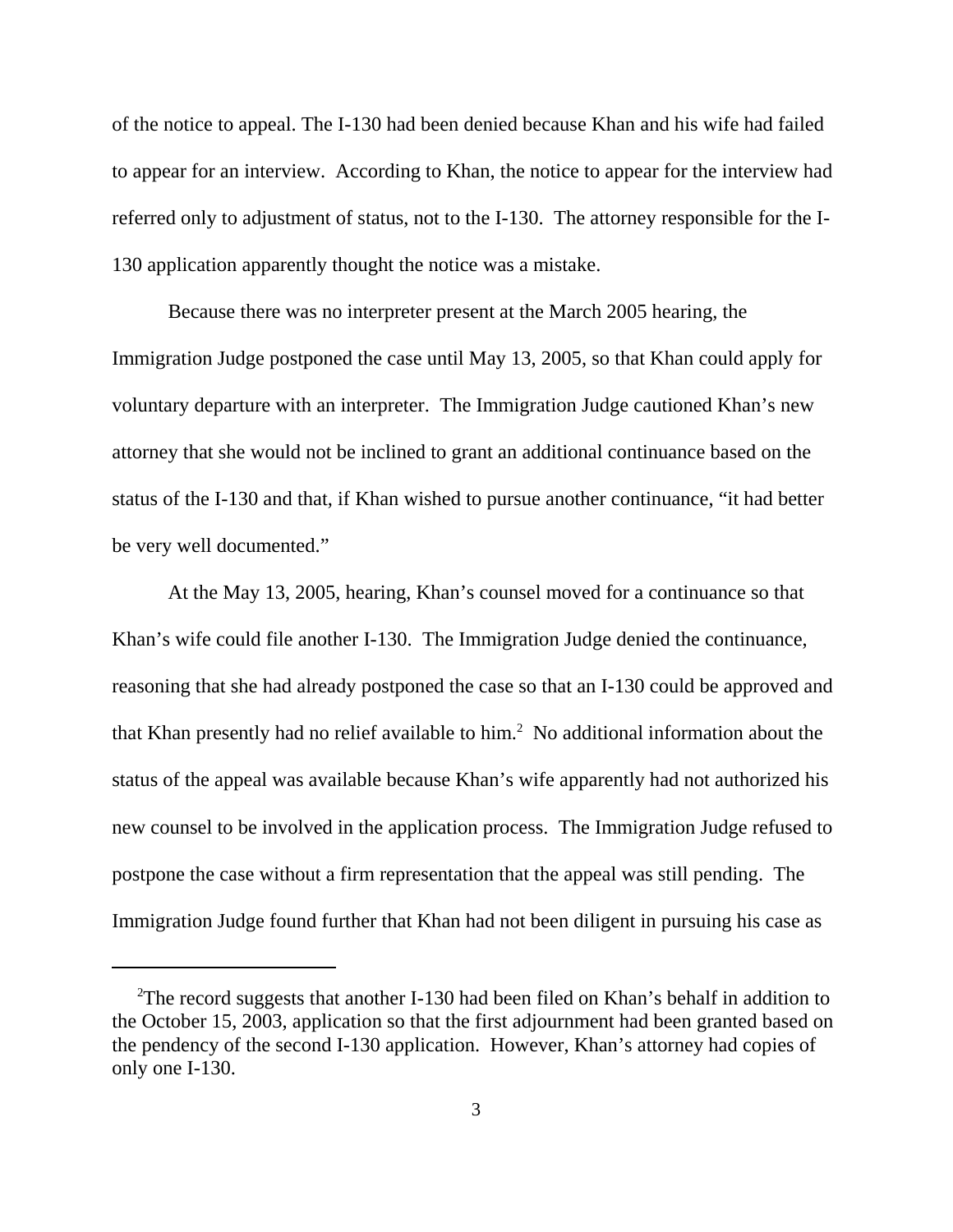he had not been in sufficient contact with either the lawyer handling his removal proceedings or the attorneys involved with his I-130.

Following testimony by Khan, the Immigration Judge denied the continuance and ordered Khan removed. The Immigration Judge determined that there was no basis to postpone the case because Khan had not been diligent either in establishing the status of his appeal or in filing a new I-130. The Immigration Judge concluded that Khan merely sought to extend his time in the United States and that there was no other evidence of other grounds for relief. Khan appealed, and the Board affirmed the IJ's decision without opinion on August 28, 2006.

On September 26, 2006, Khan filed a motion to reopen in light of new evidence. Khan argued that he had filed a new I-130 petition and submitted an affidavit indicating that, on September 19, 2006, the attorney handling his earlier I-130 application advised Khan's wife that his appeal was still pending.

The Board denied Khan's motion on December 29, 2005. Citing 8 C.F.R. § 1003.2, the Board explained that, "A motion to reopen proceedings shall not be granted unless the evidence sought to be offered is material and was not available and could not have been discovered or presented at the former hearing." The Board reasoned that reopening the proceedings was unwarranted because Khan was "seeking the same relief that he was previously denied, but has not presented prima facie evidence that this second petition will be approved" and because Khan had "no relief currently available to him." Khan timely petitioned for review of the Board's decision denying his motion to reopen.